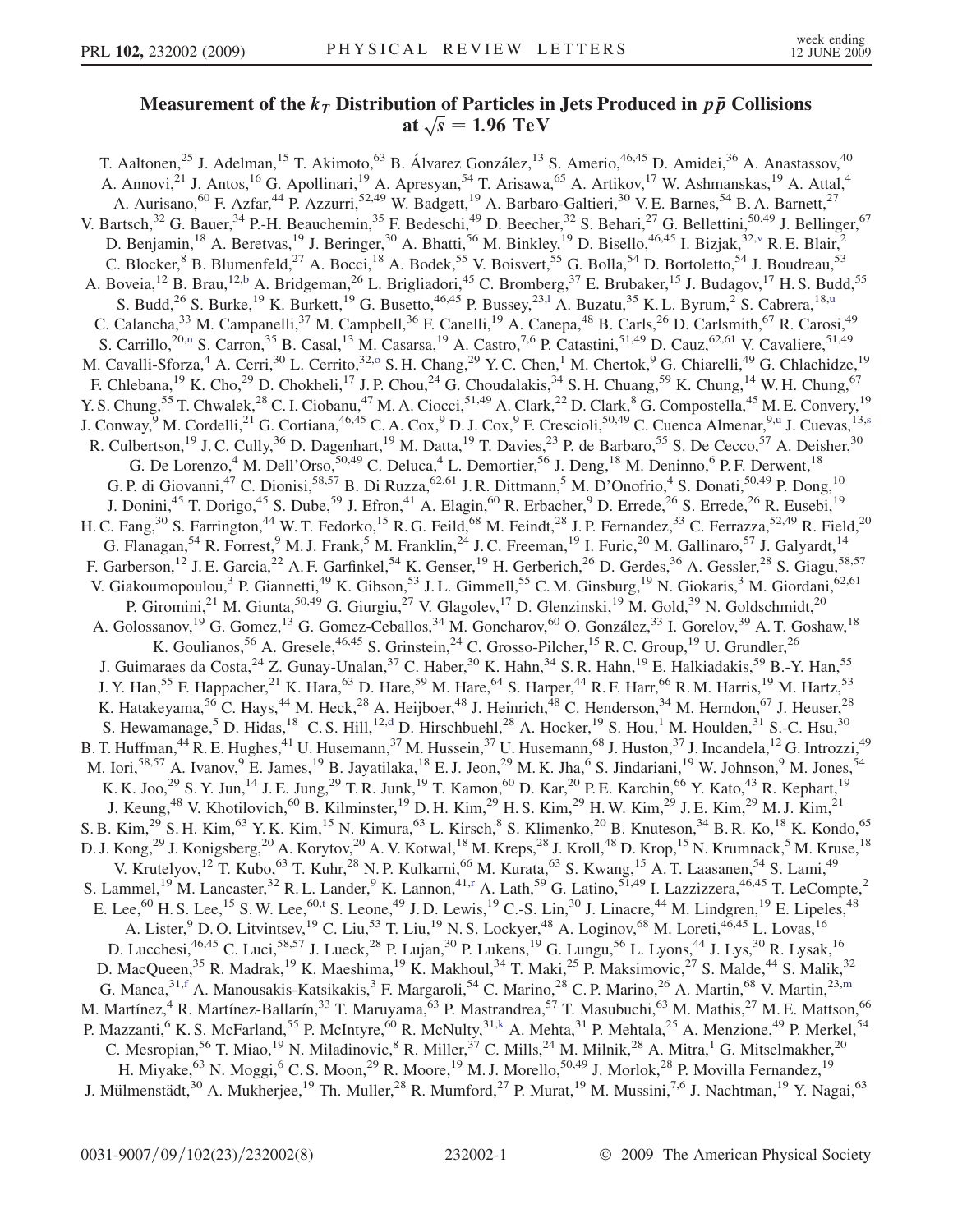<span id="page-1-8"></span><span id="page-1-6"></span><span id="page-1-4"></span><span id="page-1-0"></span>A. Nagano,<sup>63</sup> J. Naganoma,<sup>63</sup> K. Nakamura,<sup>63</sup> I. Nakano,<sup>42</sup> A. Napier,<sup>64</sup> V. Necula,<sup>18</sup> J. Nett,<sup>67</sup> C. Neu,<sup>7,48</sup> M. S. Neubauer,<sup>26</sup> S. Neubauer,<sup>28</sup> J. Nielsen,<sup>30,[h](#page-6-10)</sup> L. Nodulman,<sup>2</sup> M. Norman,<sup>11</sup> O. Norniella,<sup>26</sup> E. Nurse,<sup>32</sup> L. Oakes,<sup>44</sup> S. H. Oh,<sup>18</sup> Y. D. Oh,<sup>29</sup> I. Oksuzian,<sup>20</sup> T. Okusawa,<sup>43</sup> R. Orava,<sup>25</sup> S. Pagan Griso,<sup>46,45</sup> E. Palencia,<sup>19</sup> V. Papadimitriou,<sup>19</sup> A. Papaikonomou,<sup>28</sup> A. A. Paramonov,<sup>15</sup> B. Parks,<sup>41</sup> S. Pashapour,<sup>35</sup> J. Patrick,<sup>19</sup> G. Pauletta,<sup>62,61</sup> M. Paulini,<sup>14</sup> C. Paus,<sup>34</sup> T. Peiffer,<sup>28</sup> D. E. Pellett,<sup>9</sup> A. Penzo,<sup>61</sup> T. J. Phillips,<sup>18</sup> G. Piacentino,<sup>49</sup> E. Pianori,<sup>48</sup> L. Pinera,<sup>20</sup> K. Pitts,<sup>26</sup> C. Plager,<sup>10</sup> L. Pondrom,<sup>67</sup> O. Poukhov,<sup>17,[a](#page-6-11)</sup> N. Pounder,<sup>44</sup> F. Prakoshyn,<sup>17</sup> A. Pronko,<sup>19</sup> J. Proudfoot,<sup>2</sup> F. Ptohos,<sup>19[,j](#page-6-12)</sup> E. Pueschel,<sup>14</sup> G. Punzi,<sup>50,49</sup> J. Pursley,<sup>67</sup> J. Ra[d](#page-6-5)emacker,<sup>44,d</sup> A. Rahaman,<sup>53</sup> V. Ramakrishnan,<sup>67</sup> N. Ranjan,<sup>54</sup> I. Redondo,<sup>33</sup> P. Renton,<sup>44</sup> M. Renz,<sup>28</sup> M. Rescigno,<sup>57</sup> S. Richter,<sup>28</sup> F. Rimondi,<sup>7,6</sup> L. Ristori,<sup>49</sup> A. Robson,<sup>23</sup> T. Rodrigo,<sup>13</sup> T. Rodriguez,<sup>48</sup> E. Rogers,<sup>26</sup> S. Rolli,<sup>64</sup> R. Roser,<sup>19</sup> M. Rossi,<sup>61</sup> R. Rossin,<sup>12</sup> P. Roy,<sup>35</sup> A. Ruiz,<sup>13</sup> J. Russ,<sup>14</sup> V. Rusu,<sup>19</sup> A. Safonov,<sup>60</sup> W. K. Sakumoto,<sup>55</sup> O. Saltó,<sup>4</sup> L. Santi,<sup>62,61</sup> S. Sarkar,<sup>58,57</sup> L. Sartori,<sup>49</sup> K. Sato,<sup>19</sup> A. Savoy-Navarro,<sup>47</sup> P. Schlabach,<sup>19</sup> A. Schmidt,<sup>28</sup> E. E. Schmidt,<sup>19</sup> M. A. Schmidt,<sup>15</sup> M. P. Schmidt,<sup>68,[a](#page-6-11)</sup> M. Schmitt,<sup>40</sup> T. Schwarz,<sup>9</sup> L. Scodellaro,<sup>13</sup> A. Scribano,<sup>51,49</sup> F. Scuri,<sup>49</sup> A. Sedov,<sup>54</sup> S. Seidel,<sup>39</sup> Y. Seiya,<sup>43</sup> A. Semenov,<sup>17</sup> L. Sexton-Kennedy,<sup>19</sup> F. Sforza,<sup>49</sup> A. Sfyrla,<sup>26</sup> S. Z. Shalhout,<sup>66</sup> T. Shears,<sup>31</sup> P. F. Shepard,<sup>53</sup> M. Shimojima,<sup>63,[q](#page-6-13)</sup> S. Shiraishi,<sup>15</sup> M. Shochet,<sup>15</sup> Y. Shon,<sup>67</sup> I. Shreyber,<sup>38</sup> A. Sidoti,<sup>49</sup> P. Sinervo,<sup>35</sup> A. Sisakyan,<sup>17</sup> A. J. Slaughter,<sup>19</sup> J. Slaunwhite,<sup>41</sup> K. Sliwa,<sup>64</sup> J. R. Smith,<sup>9</sup> F. D. Snider,<sup>19</sup> R. Snihur,<sup>35</sup> A. Soha,<sup>9</sup> S. Somalwar,<sup>59</sup> V. Sorin,<sup>37</sup> J. Spalding,<sup>19</sup> T. Spreitzer,<sup>35</sup> P. Squillacioti,<sup>51,49</sup> M. Stanitzki,<sup>68</sup> R. St. Denis,<sup>23</sup> B. Stelzer,<sup>35</sup> O. Stelzer-Chilton,<sup>35</sup> D. Stentz,<sup>40</sup> J. Strologas,<sup>39</sup> G. L. Strycker,<sup>36</sup> D. Stuart,<sup>12</sup> J. S. Suh,<sup>29</sup> A. Sukhanov,<sup>20</sup> I. Suslov,<sup>17</sup> T. Suzuki,<sup>63</sup> A. Taffard,<sup>26[,g](#page-6-14)</sup> R. Takashima,<sup>42</sup> Y. Takeuchi,<sup>63</sup> R. Tanaka,<sup>42</sup> M. Tecch[i](#page-6-15)o,<sup>36</sup> P. K. Teng,<sup>1</sup> K. Terashi,<sup>56</sup> J. Thom,<sup>19,i</sup> A. S. Thompson,<sup>23</sup> G. A. Thompson,<sup>26</sup> E. Thomson,<sup>48</sup> P. Tipton,<sup>68</sup> P. Ttito-Guzmán,<sup>33</sup> S. Tkaczyk,<sup>19</sup> D. Toback,<sup>60</sup> S. Tokar,<sup>16</sup> K. Tollefson,<sup>37</sup> T. Tomura,<sup>63</sup> D. Tonelli,<sup>19</sup> S. Torre,<sup>21</sup> D. Torretta, <sup>19</sup> P. Totaro, <sup>62,61</sup> S. Tourneur, <sup>47</sup> M. Trovato, <sup>49</sup> S.-Y. Tsai, <sup>1</sup> Y. Tu, <sup>48</sup> N. Turini, <sup>51,49</sup> F. Ukegawa, <sup>63</sup> S. Vallecorsa, <sup>22</sup> N. van Remortel,<sup>25[,c](#page-6-16)</sup> A. Varga[n](#page-6-2)ov,<sup>36</sup> E. Vataga,<sup>52,49</sup> F. Vázquez,<sup>20,n</sup> G. Velev,<sup>19</sup> C. Vellidis,<sup>3</sup> V. Veszpremi,<sup>54</sup> M. Vidal,<sup>33</sup> R. Vidal, <sup>19</sup> I. Vila, <sup>13</sup> R. Vilar, <sup>13</sup> T. Vine, <sup>32</sup> M. Vogel, <sup>39</sup> I. Volobouev, <sup>30,[t](#page-7-2)</sup> G. Volpi, <sup>50,49</sup> P. Wagner, <sup>48</sup> R. G. Wagner, <sup>2</sup> R. L. Wagner,<sup>19</sup> W. Wagner,<sup>28</sup> J. Wagner-Kuhr,<sup>28</sup> T. Wakisaka,<sup>43</sup> R. Wallny,<sup>10</sup> S. M. Wang,<sup>1</sup> A. Warburton,<sup>35</sup> D. Waters,<sup>32</sup> M. Weinberger,<sup>60</sup> J. Weinelt,<sup>28</sup> W. C. Wester III,<sup>19</sup> B. Whitehouse,<sup>64</sup> D. Whiteson,<sup>48[,g](#page-6-14)</sup> A. B. Wicklund,<sup>2</sup> E. Wicklund,<sup>19</sup> M. Weinberger,<sup>60</sup> J. Weinelt,<sup>28</sup> W. C. Wester III,<sup>19</sup> B. Whitehouse,<sup>64</sup> D. Whiteson,<sup>4</sup> S. Wilbur,<sup>15</sup> G. Williams,<sup>35</sup> H. H. Williams,<sup>48</sup> P. Wilson,<sup>19</sup> B. L. Winer,<sup>41</sup> P. Wittich,<sup>19[,i](#page-6-15)</sup> S. Wolbers,<sup>19</sup> C. Wolfe,<sup>15</sup> T. Wright,<sup>36</sup> X. Wu,<sup>22</sup> F. Würthwein,<sup>11</sup> S. M. Wynne,<sup>31</sup> S. Xie,<sup>34</sup> A. Yagil,<sup>11</sup> K. Yamamoto,<sup>43</sup> J. Yamaoka,<sup>59</sup> U. K. Yang,<sup>15[,p](#page-6-17)</sup> Y. C. Yang,<sup>29</sup> W. M. Yao,<sup>30</sup> G. P. Yeh,<sup>19</sup> J. Yoh,<sup>19</sup> K. Yorita,<sup>65</sup> T. Yoshida,<sup>43</sup> G. B. Yu,<sup>55</sup> I. Yu,<sup>29</sup> S. S. Yu,<sup>19</sup> J. C. Yun,<sup>19</sup>

<span id="page-1-7"></span><span id="page-1-5"></span><span id="page-1-3"></span><span id="page-1-1"></span>L. Zanello,<sup>58,57</sup> A. Zanetti,<sup>61</sup> X. Zhang,<sup>26</sup> Y. Zheng,<sup>10[,e](#page-6-18)</sup> and S. Zucchelli<sup>7,6</sup>

## (CDF Collaboration)

<sup>1</sup>Institute of Physics, Academia Sinica, Taipei, Taiwan 11529, Republic of China<br><sup>2</sup>Argonna National Laboratory, Argonna Illinois 60430, USA

 $A$ rgonne National Laboratory, Argonne, Illinois 60439, USA<br> $3$ University of Athens, 157 71 Athens, Greece

<span id="page-1-2"></span><sup>3</sup>University of Athens, 157 71 Athens, Greece  $\frac{4}{3}$  University of Athens, 157 71 Athens, Greece

Institut de Fisica d'Altes Energies, Universitat Autonoma de Barcelona, E-08193, Bellaterra (Barcelona), Spain <sup>5</sup>

<sup>5</sup>Baylor University, Waco, Texas 76798, USA

<sup>6</sup>Istituto Nazionale di Fisica Nucleare Bologna, I-40127 Bologna, Italy

University of Bologna, I-40127 Bologna, Italy

 ${}^8$ Brandeis University, Waltham, Massachusetts 02254, USA<br><sup>9</sup>University of California, Davis, Davis, California 95616, USA

 $^{10}$ University of California, Los Angeles, Los Angeles, California 90024, USA

<sup>11</sup>University of California, San Diego, La Jolla, California 92093, USA<br>
<sup>12</sup>University of California, Santa Barbara, Santa Barbara, California 93106, USA<br>
<sup>13</sup>Instituto de Eisica de Cantabria, CSIC-University of Catilog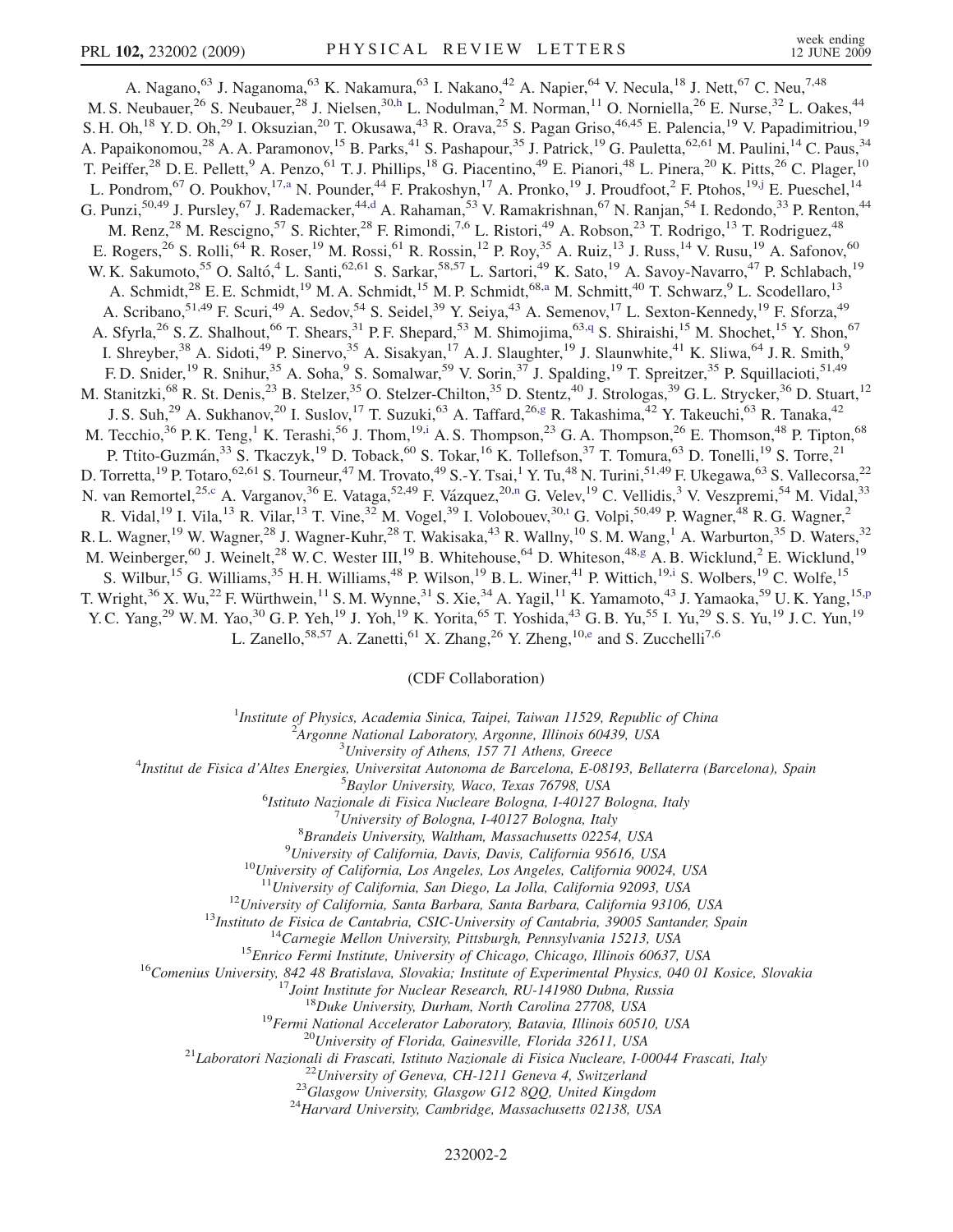<sup>25</sup>Division of High Energy Physics, Department of Physics, University of Helsinki and Helsinki Institute of Physics, FIN-00014, Helsinki, Finland<br><sup>26</sup>University of Illinois, Urbana, Illinois 61801, USA<br><sup>27</sup>The Johns Hopkins University, Baltimore, Maryland 21218, USA<br><sup>28</sup>Institut für Experimentelle Kernphysik, Universität Karlsruhe, 76128 Seoul National University, Seoul 151-742, Korea; Sungkyunkwan University, Suwon 440-746, Korea; Korea Institute of Science and Technology Information, Daejeon, 305-806, Korea; Chonnam National University, Gwangju, 500-757, Korea<br><sup>30</sup>Ernest Orlando Lawrence Berkeley National Laboratory, Berkeley, California 94720, USS<br><sup>31</sup>University of Liverpool, Liverpool L69 7ZE, United Kingdom<br><sup>32</sup>University C Simon Fraser University, Burnaby, British Columbia, Canada V5A 1S6; University of Toronto, Toronto, Ontario, Canada M5S 1A7; and TRIUMF, Vancouver, British Columbia, Canada V6T 2A3 <sup>36</sup>University of Michigan, Ann Arbor, Michigan 48109, USA<br><sup>37</sup>Michigan State University, East Lansing, Michigan 48824, USA<br><sup>38</sup>Institution for Theoretical and Experimental Physics, ITEP, Moscow 117259, Russia<br><sup>39</sup>Univers <sup>44</sup>University of Oxford, Oxford OX1 3RH, United Kingdom<br><sup>45</sup>Istituto Nazionale di Fisica Nucleare, Sezione di Padova-Trento, I-35131 Padova, Italy<br><sup>46</sup>University of Padova, I-35131 Padova, Italy<br><sup>47</sup>LPNHE, Universite Pie <sup>49</sup>Istituto Nazionale di Fisica Nucleare Pisa, I-56127 Pisa, Italy<br><sup>50</sup>University of Pisa, I-56127 Pisa, Italy<br><sup>51</sup>University of Siena, I-56127 Pisa, Italy<br><sup>52</sup>Scuola Normale Superiore, I-56127 Pisa, Italy<br><sup>53</sup>University <sup>54</sup>Purdue University, West Lafayette, Indiana 47907, USA<br><sup>55</sup>University of Rochester, Rochester, New York 14627, USA<br><sup>57</sup>Istituto Nazionale di Fisica Nucleare, Sezione di Roma 1, 1-00185 Roma, Italy<br><sup>57</sup>Istituto Nazional <sup>63</sup>University of Trieste/Udine, Italy<br><sup>63</sup>University of Tsukuba, Tsukuba, Ibaraki 305, Japan<br><sup>64</sup>Tufts University, Medford, Massachusetts 02155, USA<br><sup>65</sup>Wayne State University, Detroit, Michigan 48201, USA<br><sup>66</sup>Wayne Stat <sup>68</sup>Yale University, New Haven, Connecticut 06520, USA (Received 19 November 2008; published 11 June 2009)

We present a measurement of the transverse momentum with respect to the jet axis  $(k<sub>t</sub>)$  of particles in jets produced in  $p\bar{p}$  collisions at  $\sqrt{s} = 1.96$  TeV. Results are obtained for charged particles in a cone of 0.5 radians around the jet axis in events with dijet invariant masses between 66 and 737 GeV/ $c^2$ . The experimental data are compared to theoretical predictions obtained for fragmentation partons within the framework of resummed perturbative QCD using the modified leading log and next-to-modified leading log approximations. The comparison shows that trends in data are successfully described by the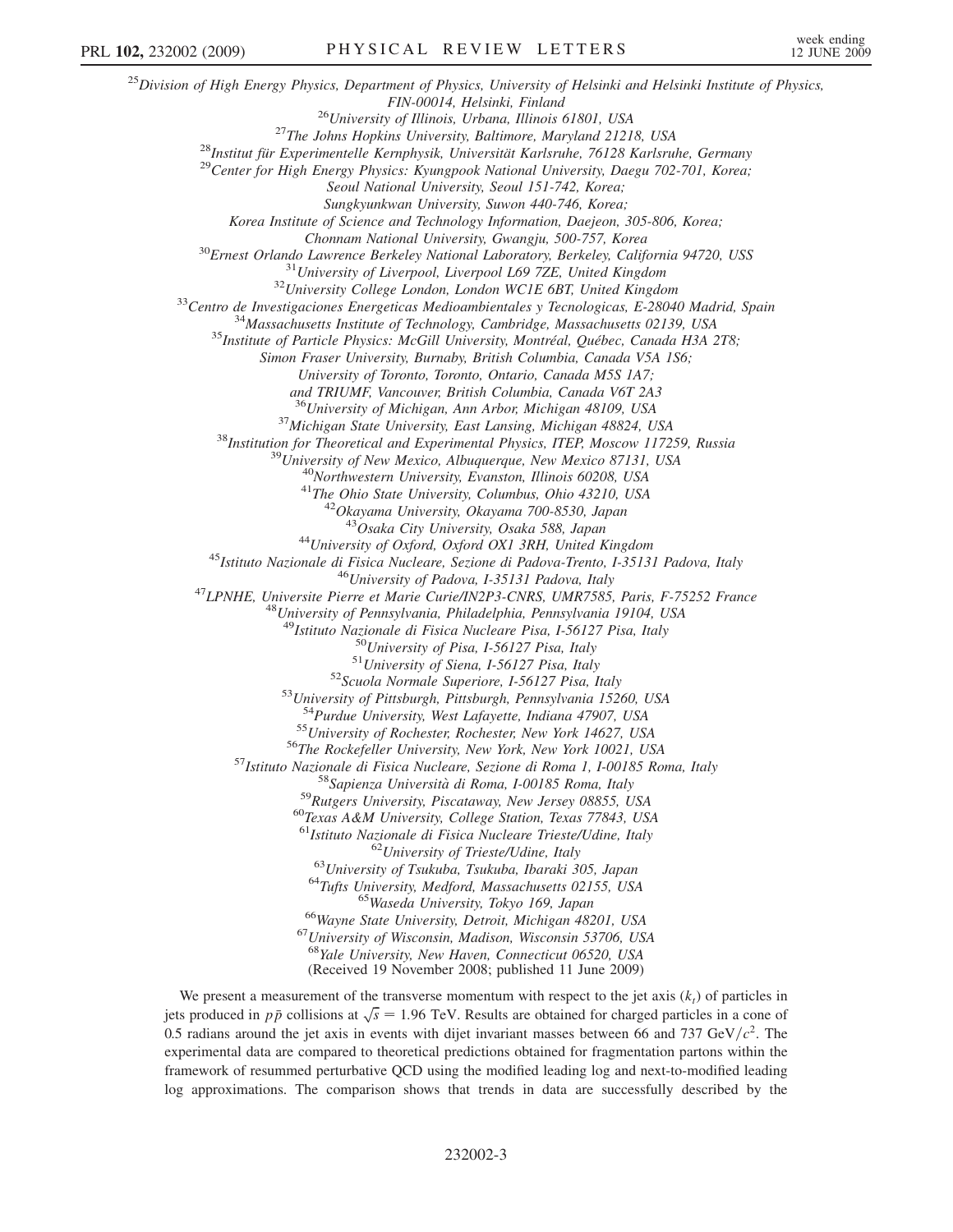theoretical predictions, indicating that the perturbative QCD stage of jet fragmentation is dominant in shaping basic jet characteristics.

DOI: [10.1103/PhysRevLett.102.232002](http://dx.doi.org/10.1103/PhysRevLett.102.232002) PACS numbers: 13.87.a, 12.38.Qk

In this analysis we measure the transverse momenta of particles in jets with respect to the jet axis  $(k_T)$ , study the dependence of the  $k_T$  distribution on jet energy, and compare the results to analytical predictions of the modified leading log approximation (MLLA) [[1](#page-7-3)] and next-tomodified leading log approximation (NMLLA) [[2\]](#page-7-4), supplemented with the hypothesis of local parton-hadron duality (LPHD) [[3](#page-7-5)].

This measurement tests the applicability of perturbative QCD (pQCD) to the soft process of jet fragmentation. Detailed studies of jet fragmentation expand our understanding of the relative roles of the perturbative and nonperturbative stages of jet formation, and they probe the boundary between the parton shower and hadronization. The ultimate goal is to understand which stage of jet formation is most significant in determining the final characteristics of jets. This measurement indicates that the parton shower dominates. Moreover, we also verify how well the PYTHIA TUNE A  $[4,5]$  $[4,5]$  $[4,5]$  $[4,5]$  and HERWIG 6.5  $[6]$ Monte Carlo generators describe jet properties in the data. This comparison is crucial for data analyses utilizing these generators, and the results can be used to tune the generators for future measurements.

Past experimental studies of the inclusive distributions of particles in jets [\[7](#page-7-9)–[9\]](#page-7-10) and the recent measurement of the two-particle momentum correlation in jets [[10](#page-7-11)] agree well with theoretical predictions, suggesting that the perturbative QCD stage of jet formation is dominant. In this analysis the hypothesis of LPHD is further tested by examining whether the pQCD predictions for the transverse momentum distribution of partons can successfully reproduce the corresponding distribution of hadrons. We report a measurement of the  $k_T$  distribution  $dN/d(\ln k_T)$  of charged particles in restricted cones with an opening angle of  $\theta_c$  = 0:5 radians around the jet axis in events with dijet invariant masses in the range 66–737 GeV/ $c^2$ . It has been shown in the past that the integral of the distribution is well described by MLLA predictions [\[9\]](#page-7-10); therefore, in this Letter, we compare only the shape of the distribution by normalizing theory to data in the region  $-0.2 <$  $\ln[k_T/(\text{GeV}/c)]$  < 0.0, where both the theoretical prediction and the experimental measurement are expected to be reliable. The data are corrected for detector effects, and no additional corrections are needed for comparison to the theoretical predictions, if LPHD is assumed.

The theoretical predictions used in this analysis are formulated for dijet events. MLLA [[11](#page-7-12)] is an approximation which allows one to calculate a variety of observables via a complete resummation of perturbative terms. It is an approximation in the sense that each perturbative term of order n is calculated to a precision of leading and next-toleading logarithms:

$$
\alpha_s^n(k_T)[A_n \ln^{2n}(E_{\text{jet}}) + B_n \ln^{2n-1}(E_{\text{jet}}) + O(\ln^{2n-2}(E_{\text{jet}}))],
$$
\n(1)

where  $\alpha_s(k)$  is the strong coupling constant. The constants  $A_n$  and  $B_n$  are calculated exactly to all orders. The NMLLA calculations extend the MLLA precision by treating a number of contributions more consistently at the next-to-MLLA level, i.e., at the level of  $\alpha_s^n(k_T) \ln^{2n-2}(E_{\text{jet}})$ . Therefore, MLLA and NMLLA both provide soft gluon resummation but at different levels of precision.

The MLLA + LPHD and NMLLA + LPHD approaches view jet fragmentation as a predominantly perturbative QCD process. The MLLA and NMLLA calculations predict the average number of partons N and the transverse momentum distribution of partons with respect to the direction of the initial parton. The predictions are valid for partons in a small cone with opening angle  $\theta_c$ around the direction of the initial parton, and they assume that the parton momentum is much smaller than the jet energy (soft approximation). The predictions are functions of  $Y = \ln(Q/Q_{\text{eff}})$ , where  $Q = E_{\text{jet}}\theta_c$  is the so-called jet hardness and  $Q_{\text{eff}}$  is the lowest allowed transverse momentum of partons. The LPHD hypothesis states that the hadronization process takes place locally and, therefore, properties of partons and hadrons are closely related. For instance, the parton and hadron  $k_T$  distributions are assumed to be related via a constant factor  $K_{\text{LPHD}}$ , which is independent of the jet energy and whether the jet originates from a quark or a gluon [\[12](#page-7-13)]. Past studies have shown that  $K_{\text{LPHD}} \sim 1$  [\[9](#page-7-10)].

Theoretical NMLLA predictions for the  $k_T$  distribution are shown in Fig. [1.](#page-4-0) The direction of the initial parton is used as the jet axis. The lower boundary of the range of validity of the predictions is determined by  $Q_{\text{eff}}$  and is  $k_T > Q_{\text{eff}}$ ; however, in this measurement, we consider only particles with  $k_T > 0.5 \text{ GeV}/c \left( \frac{\ln[k_T/(\text{GeV}/c)]}{\text{FeV}/c} \right) > -0.6$ ), motivated by the poor reconstruction quality of tracks with low  $k_T$ . The upper boundary is determined by the soft approximation requirement  $k_T/E_{\text{jet}} \ll 1$  and the requirement that the double differential distribution  $\left(\frac{d^2N}{dkdkr}\right)$  be positive over the perturbative region  $[1]$  $[1]$ ; k here is the absolute value of parton momentum. This translates into  $\ln[k_T/(\text{GeV}/c)] \leq \ln(Q/\text{GeV}) - 2.5$  for MLLA and  $\ln[k_T/(\text{GeV}/c)] \le \ln(Q/\text{GeV}) - 1.6$  for NMLLA [[13\]](#page-7-14). The range of validity extends to higher  $k_T$  regions for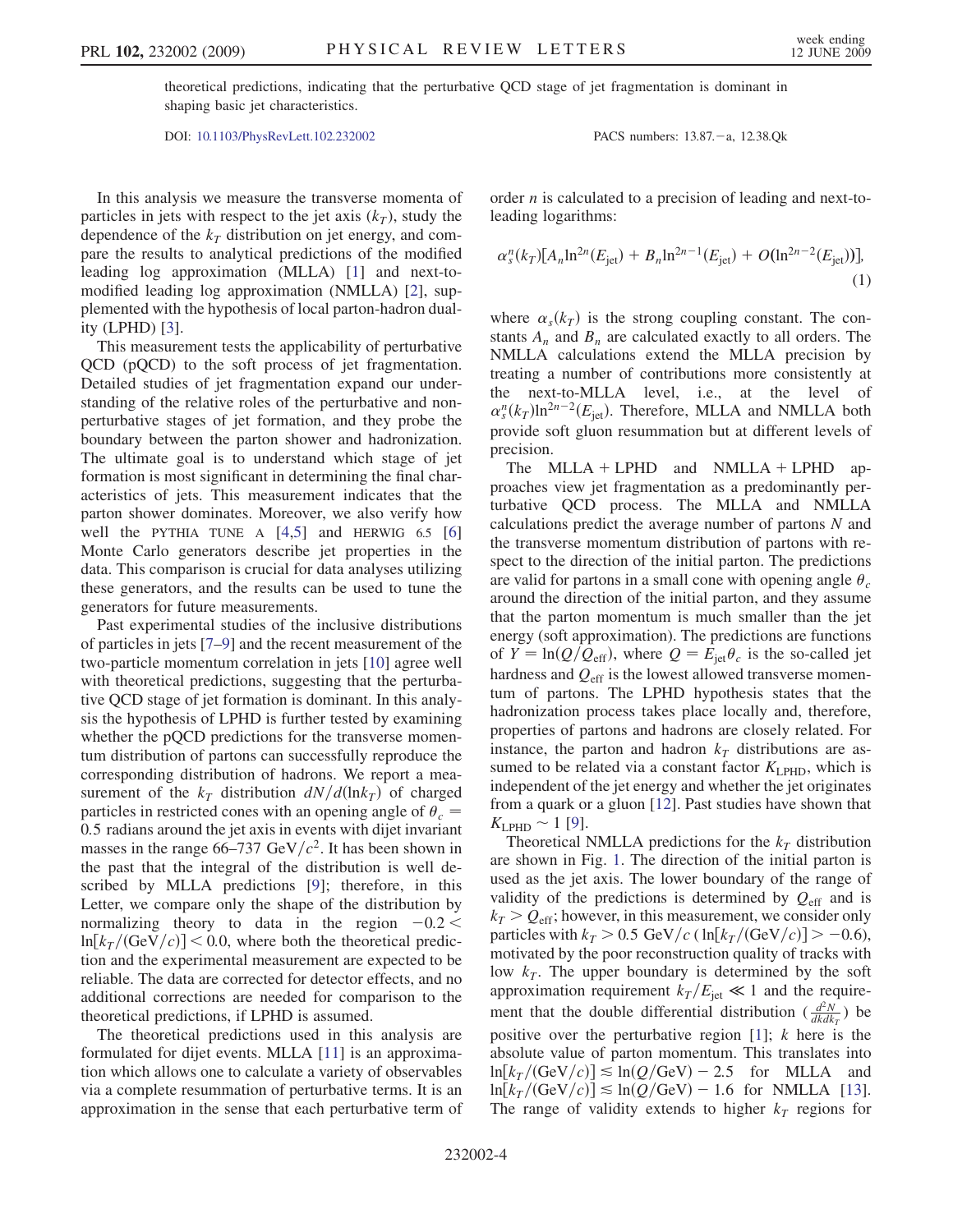<span id="page-4-0"></span>

FIG. 1. NMLLA predictions [[2](#page-7-4)] of the  $k_T$  distribution in jets. The figures show how the distribution depends on (a) the jet hardness (shown for a gluon jet), (b) the origin of the jet (quark or gluon), and (c) the parton shower cutoff  $Q_{\text{eff}}$ . N' is the number of partons in the region  $-0.2 < \ln[k_T/(\text{GeV}/c)] < 0.0$ .

increasing jet energy. The shape of the distribution shows a weak dependence on the value of  $Q_{\text{eff}}$ .

Jets originating from gluons are expected to have more particles with large  $k<sub>T</sub>$ , on average, than jets originating from quarks. In theory, the  $k<sub>T</sub>$  distribution is calculated for quark and gluon jets separately. Dijet events at the Tevatron consist of both quark and gluon jets. In order to compare data to theory, we rewrite the formula for the predictions as follows:

$$
\frac{dN}{d\ln(k_T)} = f_g \left(\frac{dN}{d\ln(k_T)}\right)_g + (1 - f_g) \left(\frac{dN}{d\ln(k_T)}\right)_q, \quad (2)
$$

where  $\left(\frac{dN}{d\ln(k_T)}\right)_q$  and  $\left(\frac{dN}{d\ln(k_T)}\right)_g$  are the predictions for quark and gluon jets, respectively, and  $f<sub>g</sub>$  is the theoretical fraction of gluon jets in the data.

The measurement is based on events produced at the Tevatron collider in  $p\bar{p}$  collisions at a center of mass energy of 1.96 TeV and recorded by the CDF II detector. The total integrated luminosity is  $775$   $pb^{-1}$ . A detailed description of the CDF II detector can be found in [\[14\]](#page-7-15) and references therein. Here we briefly describe the components of the detector that are relevant to this analysis. The silicon microstrip detector is used to reconstruct event vertices and to measure the distance of closest approach  $d_0$ of charged particles to the beam line in the plane transverse to the beam direction. The silicon detector is surrounded by the central outer tracker, an open-cell drift chamber providing up to 96 measurements of a charged particle track over the radial region from 40 to 137 cm. The entire CDF II tracking system is located inside a 1.4 T solenoidal magnet and is surrounded by calorimeters used to measure the energy of charged and neutral particles. The central electromagnetic, central hadronic, and wall hadronic calorimeters are made of lead (electromagnetic) and iron (hadronic) layers interspersed with plastic scintillator. The CDF II trigger system is a three-level filter with calorimeter information available at the first level [[15](#page-7-16)].

In this measurement, jets are reconstructed based on calorimeter information using a cone algorithm with cone radius  $R = \sqrt{\left(\Delta \phi\right)^2 + \left(\Delta \eta\right)^2} = 1.0$  [[16](#page-7-17)]. The energy of each jet is then corrected to compensate for the nonlinearity and nonuniformity of the energy response of the calorimeter, the energy deposited inside the jet cone from sources other than the leading parton, and the leading parton energy deposited outside the jet cone. A detailed description of this procedure can be found in [[17](#page-7-18)]. The overall uncertainty on the jet energy scale is 3%.

In this Letter, we give a brief overview of the event and track selection; a detailed description of the procedure and the evaluation of the systematic uncertainties can be found in [\[10\]](#page-7-11). Events were collected using a single calorimeter tower trigger with a transverse energy  $(E_T)$  [\[18\]](#page-7-19) threshold of 5 GeV and with single jet triggers with  $E_T$  thresholds of 20, 50, 70, and 100 GeV. To reject events with poorly measured jets, we require the two leading jets to be well balanced in  $E_T$ . We allow up to two extra jets, but their energy is required to be small:  $E_T^{\text{extra}} < 5.5 \text{ GeV} +$  $0.065(E_T^1 + E_T^2)$ , where  $E_T^1$ ,  $E_T^2$ , and  $E_T^{\text{extra}}$  are the transverse energies of two leading jets and an extra jet, respectively. The final sample consists of approximately 250 000 events and is further divided into eight bins according to the dijet mass as measured by the calorimeters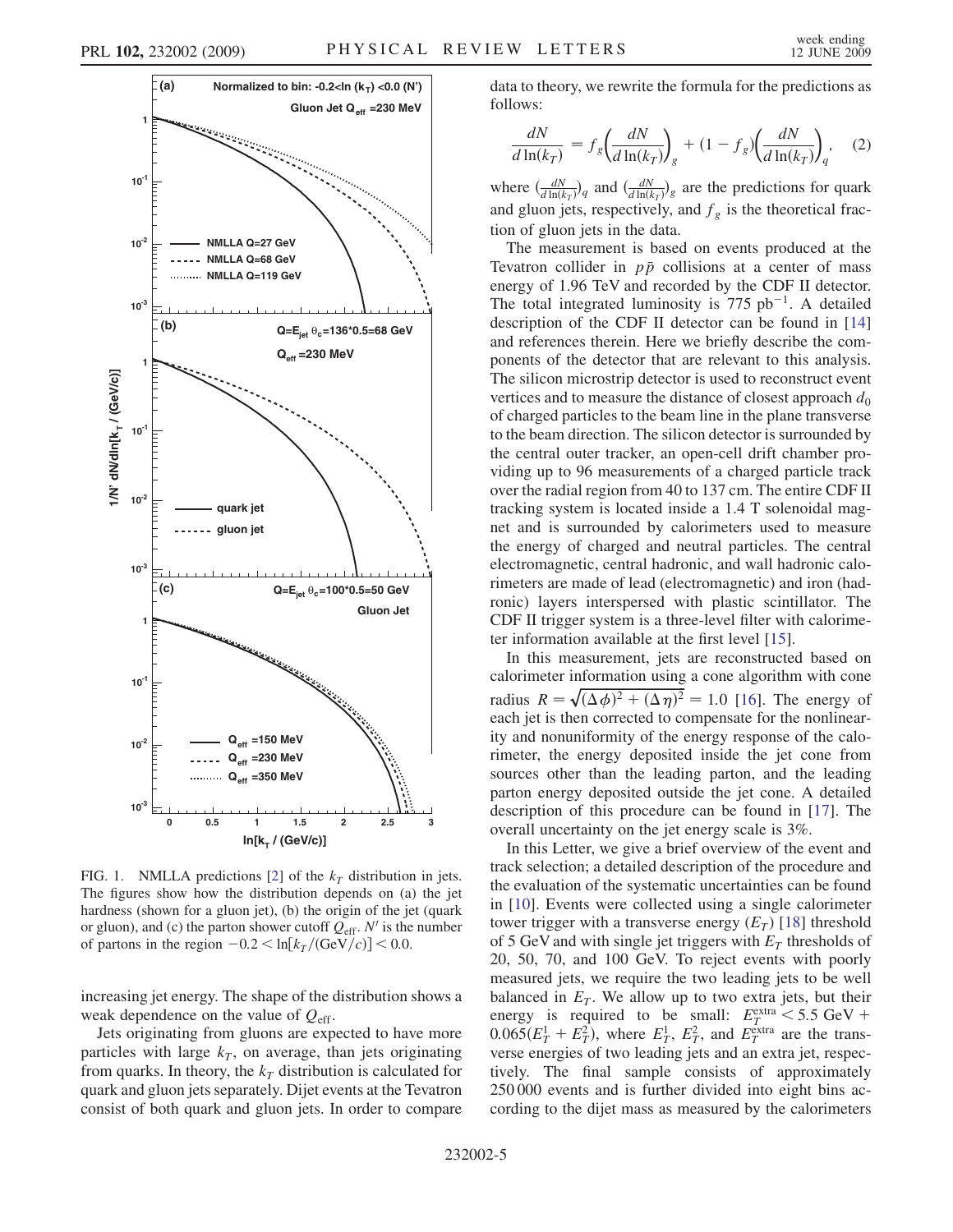and defined as  $M_{jj} = \sqrt{(E_1 + E_2)^2/c^4 - (\vec{P}_1 + \vec{P}_2)^2/c^2}$ , where  $E$  and  $\overrightarrow{P}$  are the energies and momenta of the two leading jets, respectively. Measurements are performed in the dijet center of mass frame where  $Q = E_{\text{jet}} \theta_c$  =  $M_{ij}\theta_c/2$ . All particles are treated as pions for Lorentz boosts. To evaluate possible biases that may originate from the particular choice of jet reconstruction algorithm, we compare results of the measurement using three different values of the parameter  $R$  in the jet reconstruction algorithm (0.4, 0.7, and 1.0). The resulting systematic uncertainty is 1%.

We use full three-dimensional track reconstruction [\[19](#page-7-20)[,20\]](#page-7-21). Poorly reconstructed and spurious tracks are removed by a requirement on the quality of the track fit in the drift chamber  $\chi^2_{\text{COT}}$  < 6.0 [[20](#page-7-21)]. Charged particles are required to have  $p_T > 0.3$  GeV/c. Requirements on the track impact parameter  $d_0$ , radius of conversion  $R_{\text{conv}}$ , and  $|\Delta z| = |z_{\text{track}} - z_{\text{vertex}}|$  are also applied (see [[10](#page-7-11)] for details). These requirements are designed to ensure that the tracks originate at the primary vertex and are not produced by cosmic rays, multiple  $p\bar{p}$  interactions within the same bunch crossing,  $\gamma$  conversions, and  $K^0$  and  $\Lambda$  decays. The correction for the remaining fraction of secondary tracks is estimated by comparing the  $k<sub>T</sub>$  distribution in PYTHIA TUNE A at the charged hadron level and at the level of the detector simulation. It is found to be  $\sim 3\%$  and is assigned as the systematic uncertainty associated with the remaining fraction of secondary tracks. In order to correct for tracks from the underlying event, we apply the following procedure. On an event-by-event basis, two complementary cones are positioned at the same polar angle with respect to the beam line as the original dijet axis but in the plane perpendicular to the dijet axis. We assume that cones formed in such a fashion collect statistically the same amount of background from the underlying event as the cones around the jet axis [\[9\]](#page-7-10), and we subtract the  $k_T$  distribution in complementary cones from the distribution in jet cones. The effect is  $\sim$ 5% with 2% systematic uncertainty associated with the method.

Figure [2](#page-5-0) shows the distributions in data corresponding to the dijet mass bins with  $\langle Q \rangle = 27 \text{ GeV}$  (95 < M<sub>jj</sub> < 132 GeV/ $c^2$ ), 68 GeV (243  $\lt M_{jj}$   $\lt$  323 GeV/ $c^2$ ), and 119 GeV (428  $\lt M_{ij}$   $\lt$  563 GeV/ $c^2$ ). The distributions in the other five dijet mass bins are similar. The fraction of gluon jets in the sample  $f_g$ , which is used to mix the theoretical prediction for quark and gluon jets, is obtained using PYTHIA TUNE A with the CTEQ5L parton distribution functions (PDFs) [[21](#page-7-22)].  $f_g$  decreases from 0.7 for  $Q =$ 19 GeV to 0.2 for  $Q = 155$  GeV. The error bars correspond to the statistical uncertainty only, while the shaded area corresponds to the statistical and systematic uncertainties added in quadrature. The total systematic uncertainty is dominated by the uncertainty of the normalization bin and ranges from  $\sim$  20% at low  $k_T$  to  $\sim$  100% at high  $k_T$ .

<span id="page-5-0"></span>

FIG. 2 (color online). The  $k_T$  distribution of particles in the restricted cone of size  $\theta_c = 0.5$  around the jet axis in dijet mass bins with (a)  $Q = 27$ , (b)  $Q = 68$ , and (c)  $Q = 119$  GeV. The data are compared to the analytical MLLA and NMLLA predictions and to the predictions of the PYTHIA TUNE A Monte Carlo generator for partons and charged hadrons (shown as histograms). The distribution for partons is obtained using a parton shower cutoff value of 500 MeV. Ranges of validity for MLLA and NMLLA predictions are shown by arrows.  $N'$  is the number of particles in the region  $-0.2 < \ln[k_T/(\text{GeV}/c)] < 0.0$ .

The systematic uncertainty due to the PDFs is evaluated by comparing results for the fraction of gluon jets obtained using the CTEQ5L and CTEQ6.1 [[22](#page-7-23)] PDF sets and is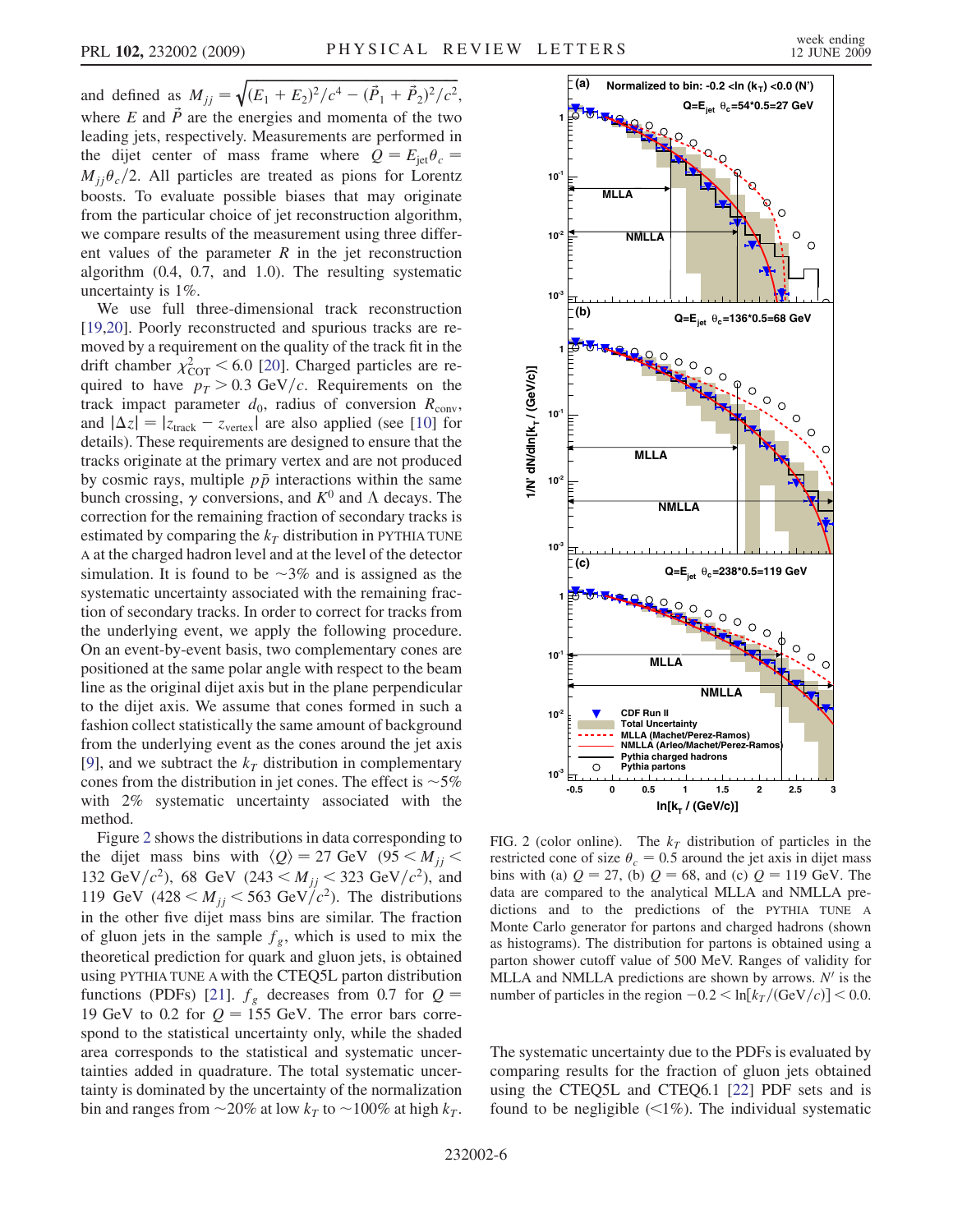uncertainties for results with different jet hardnesses are strongly correlated.

The solid line corresponds to the NMLLA theoretical curve [\[2\]](#page-7-4) for  $Q_{\text{eff}} = 230$  MeV, extracted from fits of inclusive momentum distributions [[9\]](#page-7-10). The dashed line corresponds to the MLLA theoretical curve calculated according to [\[1\]](#page-7-3) for the same value of  $Q_{\text{eff}}$ . The NMLLA predictions generally have a wider range of validity than the MLLA predictions. The NMLLA results for  $Q_{\text{eff}} =$ 230 MeV provide an excellent description of the data over the entire range of particle  $k<sub>T</sub>$  and the dijet masses used in this measurement. The overall qualitative agreement be-tween the data and the MLLA calculation [\[1](#page-7-3)] for  $Q_{\text{eff}} =$ 230 MeV is very good within its range of validity. The extrapolation beyond the range (to higher  $k_T$ ) fails to reproduce the data, predicting more particles than observed. Theoretical predictions do not include contributions from jets originating from heavy quarks; however, this effect is found to be well within the uncertainty of the measurement.

We also compare the  $k<sub>T</sub>$  distribution of charged particles in data to predictions of the PYTHIA TUNE A and HERWIG 6.5 Monte Carlo generators. Predictions of the Monte Carlo generators for final stable particles are in agreement with each other and with results obtained in data. Figure [2](#page-5-0) shows distributions in data compared to PYTHIA TUNE A at the parton and the final stable particle levels. The distribution for partons is obtained using a parton shower cutoff value of 500 MeV, the lowest possible setting in the generator. The qualitative agreement between the NMLLA predictions and charged hadrons from PYTHIA TUNE A is found to be fairly good and is due to the tunings of the hadronization parameters in PYTHIA TUNE A, while the distribution at the parton level shows significant deviations. The HERWIG 6.5 predictions at the level of final stable particles are similar to those of PYTHIA TUNE A.

In summary, we have measured the transverse momenta of particles with respect to the jet axis for a wide range of dijet invariant masses 66–737 GeV/ $c^2$ . The data are compared to calculations using the modified leading log and next-to-modified leading log approximations. Within the range of their validity, the next-to-modified leading log approximation calculations provide an excellent description of trends seen in the data over the entire range of dijet masses. This agreement indicates that hadronization effects are small and provides further support for the hypothesis of local parton-hadron duality. The modified leading log approximation predictions qualitatively show the same trends; however, the quantitative disagreement with the data is significant in this case, indicating the importance of the next-to-modified leading log approximation corrections.

The authors are very grateful to R. Perez-Ramos, F. Arleo, and B. Machet for collaborative work and to Yu. Dokshitzer for a number of very fruitful discussions. We thank the Fermilab staff and the technical staffs of the participating institutions for their vital contributions. This work was supported by the U.S. Department of Energy and National Science Foundation; the Italian Istituto Nazionale di Fisica Nucleare; the Ministry of Education, Culture, Sports, Science and Technology of Japan; the Natural Sciences and Engineering Research Council of Canada; the National Science Council of the Republic of China; the Swiss National Science Foundation; the A. P. Sloan Foundation; the Bundesministerium für Bildung und Forschung, Germany; the Korean Science and Engineering Foundation and the Korean Research Foundation; the Science and Technology Facilities Council and the Royal Society, United Kingdom; the Institut National de Physique Nucleaire et Physique des Particules/CNRS; the Russian Foundation for Basic Research; the Ministerio de Ciencia e Innovación, and Programa Consolider-Ingenio 2010, Spain; the Slovak R&D Agency; and the Academy of Finland.

<span id="page-6-11"></span><span id="page-6-0"></span>[a](#page-1-0) Deceased.

- <sup>[b](#page-0-0)</sup>Visitor from University of Massachusetts Amherst, Amherst, MA 01003, USA.
- <span id="page-6-16"></span><span id="page-6-5"></span>[c](#page-1-1) Visitor from Universiteit Antwerpen, B-2610 Antwerp, Belgium.
- [d](#page-0-1) Visitor from University of Bristol, Bristol BS8 1TL, United Kingdom.
- <span id="page-6-18"></span><span id="page-6-7"></span>[e](#page-1-2)Visitor from Chinese Academy of Sciences, Beijing 100864, China.
- [f](#page-0-2) Visitor from Istituto Nazionale di Fisica Nucleare, Sezione di Cagliari, 09042 Monserrato (Cagliari), Italy.
- <span id="page-6-14"></span>[g](#page-1-3) Visitor from University of California Irvine, Irvine, CA 92697, USA.
- <span id="page-6-15"></span><span id="page-6-10"></span>[h](#page-1-4) Visitor from University of California Santa Cruz, Santa Cruz, CA 95064, USA.
- <span id="page-6-12"></span>[i](#page-1-5) Visitor from Cornell University, Ithaca, NY 14853, USA.
- [j](#page-1-6) Visitor from University of Cyprus, Nicosia CY-1678, Cyprus.
- <span id="page-6-9"></span><span id="page-6-1"></span>[k](#page-0-3) Visitor from University College Dublin, Dublin 4, Ireland. <sup>1</sup>Visitor from Roya[l](#page-0-4) Society of Edinburgh, Edinburgh EH2 2PQ, United Kingdom.
- <span id="page-6-8"></span><span id="page-6-2"></span>[mV](#page-0-2)isitor from University of Edinburgh, Edinburgh EH9 3JZ, United Kingdom.
- <span id="page-6-3"></span>[n](#page-0-5) Visitor from Universidad Iberoamericana, Mexico D.F., Mexico.
- <sup>[o](#page-0-6)</sup>Visitor from Queen Mary, University of London, London, E1 4NS, United Kingdom.
- <span id="page-6-17"></span>[p](#page-1-7) Visitor from University of Manchester, Manchester M13 9PL, United Kingdom.
- <span id="page-6-13"></span><sup>[q](#page-1-8)</sup>Visitor from Nagasaki Institute of Applied Science, Nagasaki, Japan.
- <span id="page-6-6"></span><span id="page-6-4"></span>[r](#page-0-7) Visitor from University of Notre Dame, Notre Dame, IN 46556, USA.
- [s](#page-0-8) Visitor from University de Oviedo, E-33007 Oviedo, Spain.